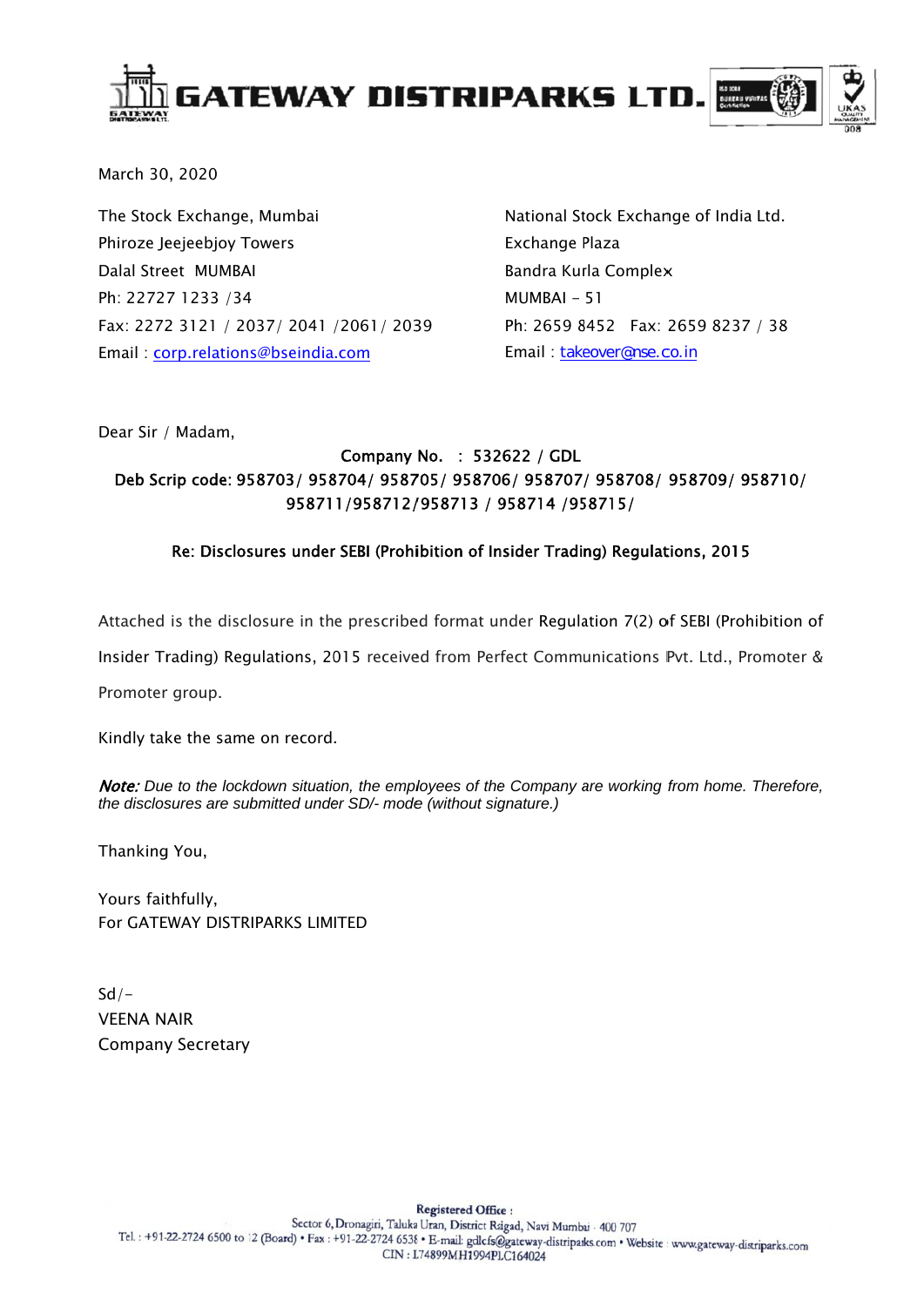#### **FORM C**

### **SEBI (Prohibition of Insider Trading) Regulations, 2015 [Regulation 7 (2) read with Regulation 6(2) – Continual disclosure]**

| INE8525F01015<br>ISIN of the company: |
|---------------------------------------|

|  |                                                                                                                                              | Category of Person<br>(Promoters/KMP/              | Securities held prior to<br>acquisition/disposal |                                  | Securities acquired/Disposed |          |                         |                                                                  | Securities held post<br>acquisition/disposal |           | Date of allotment<br>advice/ acquisition of<br>shares / sale of shares<br>specify |                                   | Date of                     | Mode of<br>acquisition /<br>disposal (on<br>market/public/                              |
|--|----------------------------------------------------------------------------------------------------------------------------------------------|----------------------------------------------------|--------------------------------------------------|----------------------------------|------------------------------|----------|-------------------------|------------------------------------------------------------------|----------------------------------------------|-----------|-----------------------------------------------------------------------------------|-----------------------------------|-----------------------------|-----------------------------------------------------------------------------------------|
|  | Name, PAN, CIN/DIN, & address<br>with contact nos.                                                                                           | Directors/immediate<br>relative to/others<br>etc.) | Type of<br>security                              | No. and %<br>of shareh<br>olding | Type of<br>security          | No.      | Value                   | Transac<br>Type<br>(Buy/ Sale/<br>Pledge /<br>revoke/<br>Invoke) | Type of<br>security                          | No & %    | From                                                                              | To                                | intimation<br>to<br>company | rights/<br>preferential<br>offer / off<br>market/ Inter-<br>se transfer,<br>ESOPs etc.) |
|  |                                                                                                                                              |                                                    | 3                                                | 4                                |                              |          |                         | $\circ$                                                          | q                                            | 10        | 11                                                                                | 12                                | 13                          | 14                                                                                      |
|  | <b>Perfect Communications Private</b><br>Limited (Wholly owned<br>subsidiary of Prism International<br>Private Limited, Promoter<br>Company) | Promoter / Promoter                                | Equity                                           | 21,80,000                        | Equity                       | 1,20,000 | 1,13,50,014.85 Purchase |                                                                  | Equity<br>shares                             | 23,00,000 |                                                                                   | 26-Mar-20   27-Mar-20   30-Mar-20 |                             | Open market                                                                             |
|  | PAN: AACCP1004E<br>CIN: U74899DL1990PTC039124<br>Address: 208, Southern Park,<br>Saket District Centre, Saket,                               | Group                                              | shares                                           | 2.01%                            | shares                       | $0.11\%$ |                         |                                                                  |                                              | 2.12%     |                                                                                   |                                   |                             | purchase                                                                                |

**Details of trading in derivatives of the company by Promoter, Employee or Director of a listed company and other such persons as mentioned in Regulation 6(2).**

|                  | Contract       |                   | Buy                                             |                   | Sell                                             | Exchange on                     |  |
|------------------|----------------|-------------------|-------------------------------------------------|-------------------|--------------------------------------------------|---------------------------------|--|
| Type of contract | specifications | Notional<br>Value | Number of<br>units<br>(contracts *<br>lot size) | Notional<br>Value | Number of<br>units<br>(contracts)<br>* lot size) | which the trade<br>was executed |  |
| 15               | 16             | L7                | 18                                              | 19                | 20                                               | 21                              |  |
| N.A.             | N.A.           | N.A.              | N.A.                                            | N.A.              | N.A.                                             | <b>NSE</b>                      |  |

### **FOR GATEWAY DISTRIPARKS LIMITED**

**Name & signature** 

Sd/-<br>**VEENA NAIR COMPANY SECRETARY**

Date: 30-MARCH-2020

Place: MUMBAI

Note: Due to the lockdown situation, the employees of the Company are working from home. Therefore, the disclosures are submitted under SD/- mode (without signature.)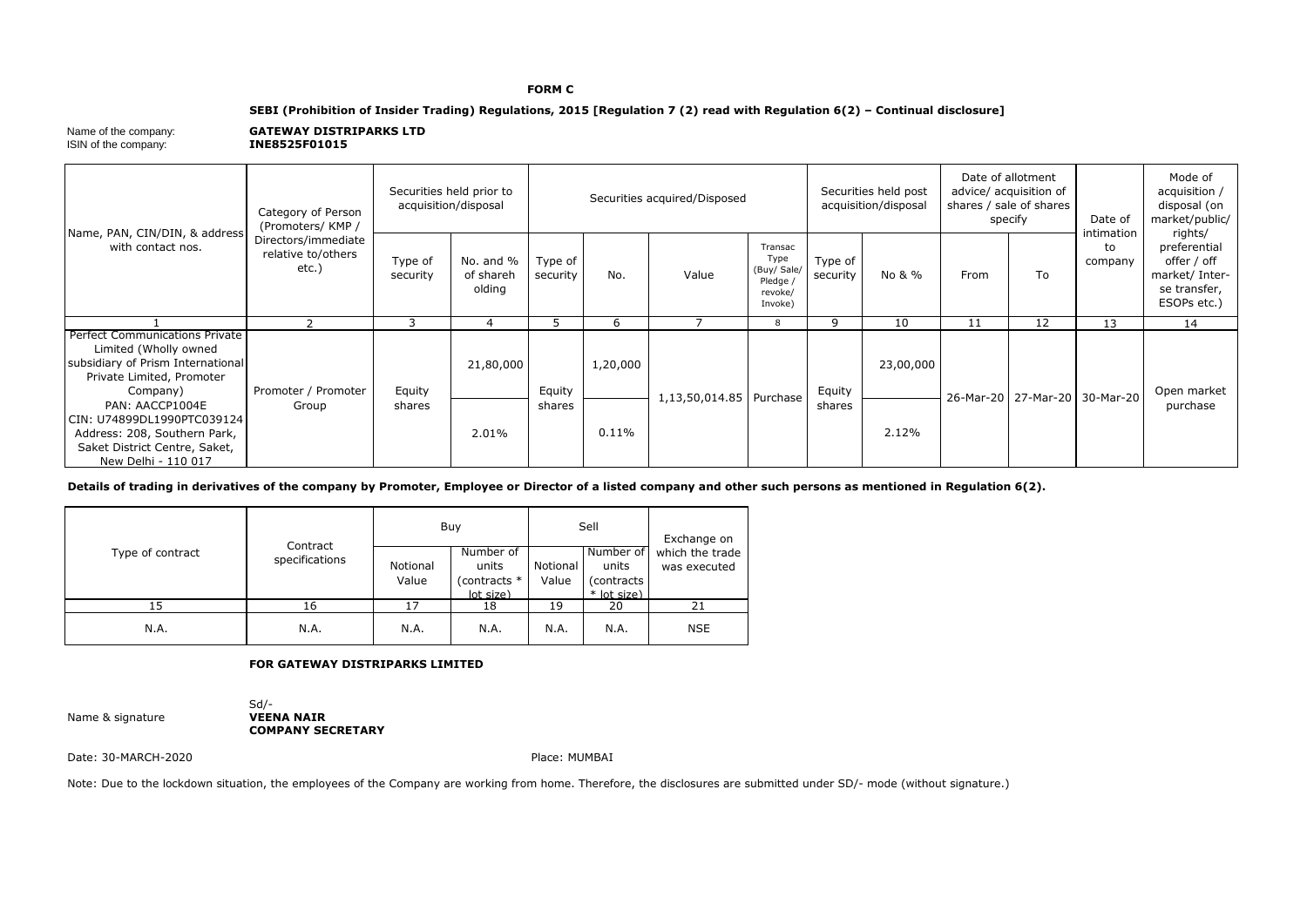

## PERFECTCOMMUNICATIONS

PRIVATE LIMITED

### **Registered Office:**

208, Southern Park, Saket District Centre, Saket, New Delhi - 110017 Tel: +91-11-4888 7888 | Fax +91-11-4888 7889 | Email: mail@ntsc.in CIN: U748899DL1990PTC039124

Date: 30-03-2020

The Compliance Officer Gateway Distriparks Ltd Sector 6, Dronagiri Dt : Raigad Navi Mumbai

Ref: Gateway Distriparks Limited – GDL -532622

### Re: Disclosures under SEBI (Prohibition of Insider Trading) Regulations, 2015

Dear Sir

Attached is the disclosure for the purchase of 1,20,000 equity shares of Gateway Distriparks Limited in the prescribed format under Regulation 7(2) of SEBI (Prohibition of Insider Trading) Regulations, 2015.

Thanking you

For PERFECT COMMUNICATIONS PVT. LTD.

Ishaan Gupta

DIRECTOR